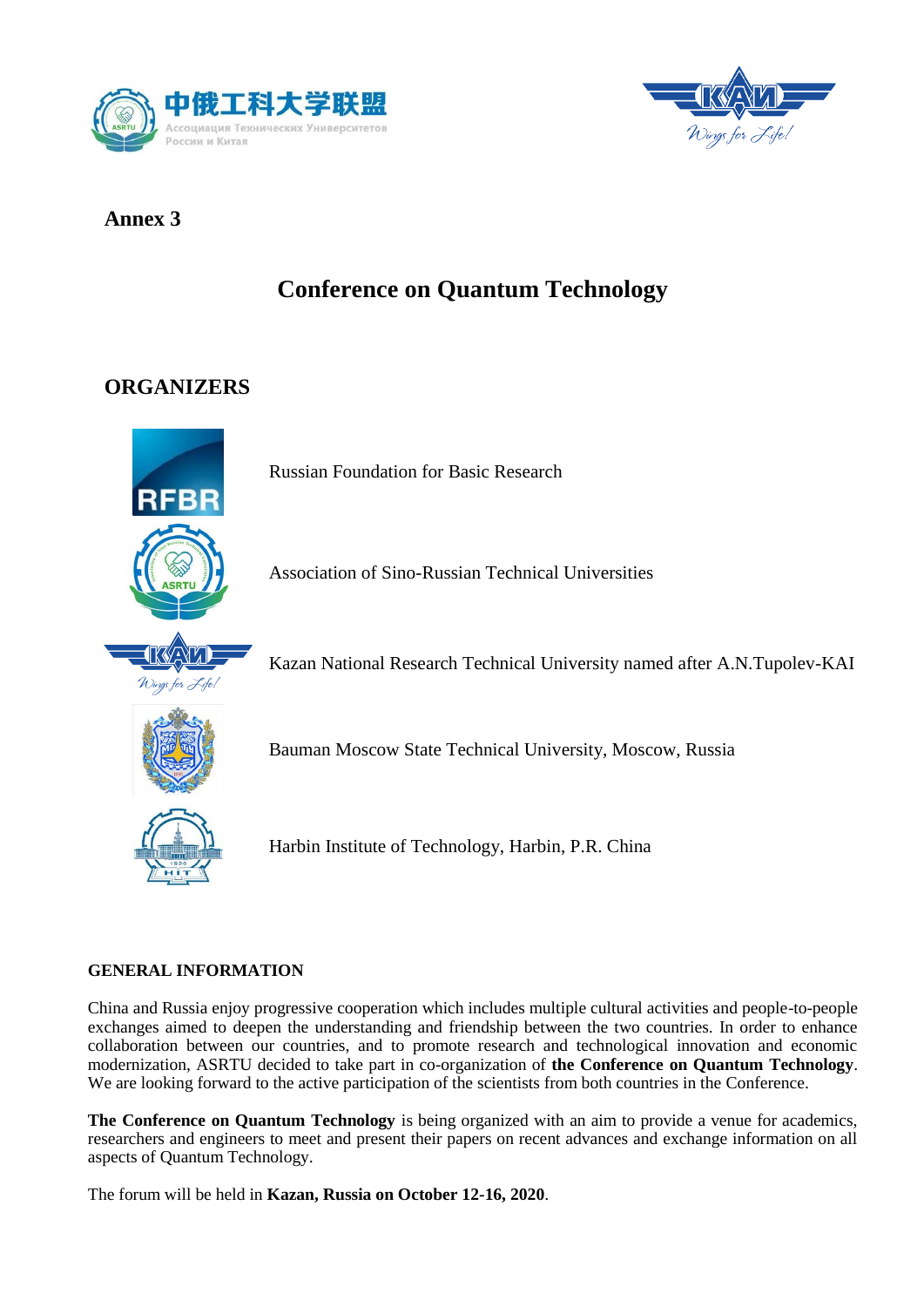#### **SCOPE OF THE CONFERENCE**

The conference will cover various aspects of the development and application of Quantum Technology. Oral and poster presentations on the variety of topics will be included in the conference program. In addition, the Organizing Committee will invite **the distinguished researchers in key areas of Quantum Technology to deliver presentations at the conference.**

#### **FORUM PARTICIPANTS**

We welcome 1-2 representatives from the ASRTU member and observer universities who do research in various aspects of **Quantum Technology**, to attend the Conference on Quantum Technology.

#### **CONFERENCE TOPICS**

#### **Quantum Communication and Computing**

- 1. Optical and Microwave Quantum Memories
- 2. Quantum Communications, Quantum Key Distribution, Quantum Networks, Quantum Repeaters
- 3. Quantum Computing and Processing
- 4. Quantum Hardware

#### **Quantum Optics and Spectroscopy**

- 1. Perspective Materials for Quantum Storage and Processing
- 2. Photon/Spin Echo, Superradiance, Electromagnetically Induced Transparence, Slow and Stationary Light, Coherent Light-Atom Interactions
- 3. Spectroscopy and Microscopy of Single Quantum Emitters
- 4. Nonclassical Light Fields, Generation and Quantum Measurement

#### **Nanooptics, Component Base of Quantum Technologies, Quantum Sensors**

- 1. Nanophotonics, Nanoplasmonics, Integrated Quantum Optics
- 2. Component Base of Quantum Technologies, Quantum Detectors
- 3. Quantum Sensors

#### **WORKING LANGUAGE**

English, Russian

#### **IMPORTANT DATES**

 $\triangleright$  Please, submit a completed registration form through the web-site https://kai.ru/rcweek2020 and send a completed registration form (Annex 7) and a copy of the passport personal data page to the Organizing Committee at kazan\_2020@163.com **by June 15 th, 2020**.

Please, send the final version of papers for publication in the proceedings of the Conference to the Organizing Committee by July 1<sup>st</sup>, 2020. The format requirements will be published on the web-site https://kai.ru/rcweek2020 by **June** 1 st , **2020.**

#### **FINANCIAL TERMS FOR THE PARTICIPANTS**

#### Invited lecturers

Host party takes travel, hotel, transfer (airport/train station – hotel – airport/train station), meal, cultural program and local transportation expenses for the time of the Conference.

Chinese

Host party takes hotel, transfer (airport/train station – hotel – airport/train station), meal, cultural program and local transportation expenses for the time of the Conference.

Travel expenses are covered by the participants.